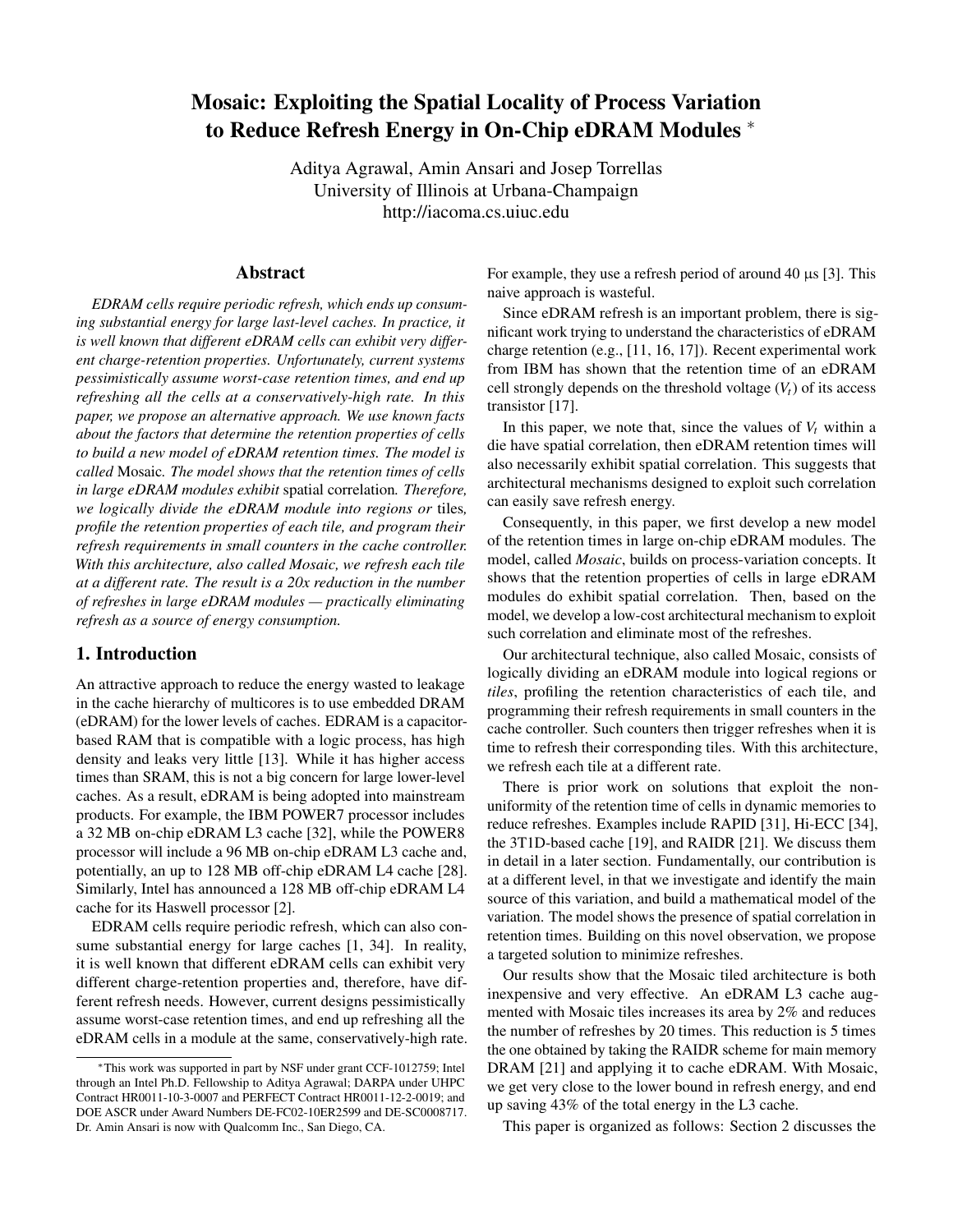problem addressed; Section 3 introduces the Mosaic model; Sections 4 and 5 present the Mosaic architecture; Sections 6 and 7 evaluate them; and Section 8 covers related work.

# 2. Problem Addressed

In this section, we discuss how eDRAM cells retain charge. We observe that the expected retention time and the one assumed in practice are off by orders of magnitude. We then present the distribution of the retention time and discuss its sources.

# 2.1. eDRAM Cell Retention Time

Fig. 1 shows an eDRAM cell. It consists of an access transistor and a storage capacitor. The logic state is stored as electrical charge in the capacitor. The capacitor loses charge over time through the access transistor — shown as  $I_{off}$  in the figure. Therefore, an eDRAM cell requires periodic refresh to maintain the correct logic state.



**Figure 1: An eDRAM cell.**

The leakage through the transistor depends on the threshold voltage  $(V_t)$  of the transistor. The higher the  $V_t$  is, the lower the leakage is and, therefore, the cell retains its logic value for longer. Conversely, a low *V<sup>t</sup>* results in more leakage and, hence, the cell loses its logic value sooner. On the other hand, a higher  $V_t$  reduces the overdrive of the transistor and increases the access time of the cell. Therefore, there is a tradeoff between the cell access time and how long it retains its value.

We now derive a closed-form mathematical equation relating the parameters of the cell to its retention time. Let *C* be the storage capacitance, *W* and *L* the width and length of the access transistor, *V* the voltage applied to the gate of the access transistor,  $S_t$  the subthreshold slope (defined below),  $I_{off}$  the off drain current through the access transistor, and *Tret* the retention time of the eDRAM cell. *Tret* is defined as the time until the capacitor loses 6/10th of the stored charge [17], that is,

$$
T_{ret} = \frac{0.6 \times C}{I_{off}(v=0)}
$$
\n<sup>(1)</sup>

The definition of  $V_t$  is empirical. The definition varies from foundry to foundry, and across technology nodes. Kong et al. [17] define it as the gate voltage at which the current becomes the expression on the right in Eq. 2.

$$
I_{off(V=V_t)} = 300 \times \frac{W}{L} nAmps \tag{2}
$$

The subthreshold slope is defined as the inverse of the slope of the semi-logarithmic  $I_{off}$ -*V* curve, that is,

$$
S_t = \frac{V_t - 0}{log_{10}(I_{off(V=V_t)}) - log_{10}(I_{off(V=0)})}
$$
(3a)

$$
=\frac{V_t}{log_{10}\left(\frac{I_{off(V=Vt)}}{I_{off(V=0)}}\right)}
$$
(3b)

Re-arranging and substituting,

$$
I_{off(V=0)} = I_{off(V=Vt)} \times 10^{-V_t/S_t}
$$
 (4a)

$$
=300\times\frac{W}{L}\times10^{-V_t/S_t}~nAmps\tag{4b}
$$

Substituting Eq. 4b in Eq. 1 gives

$$
T_{ret} = 0.6 \times C \times \frac{L}{W} \times 10^{V_t/S_t} \times 10^9 / 300 \text{ sec}
$$
 (5)

From [17], at 65nm technology, we get  $C = 20$   $fF$ ,  $L = W =$ 100 *nm*,  $V_t = 0.65$  *V* and  $S_t = 112$  *mV dec*. Substituting these values in Eq. 5, we get  $T_{ret} = 25.44$  ms.

Therefore, we expect eDRAM cell retention times to be of the order of a few tens of milliseconds. However, in practice, eDRAM cells are refreshed with a period of the order of a few tens of *microseconds*. For example, Barth et al. [3] report a time of  $40 \mu s$ . This is because manufacturing process variations result in a distribution of retention times and, to attain a high yield, manufacturers choose the retention time for the entire memory module to be the one of the leakiest cells.

### 2.2. Retention Time Variation

It is well known that there is variation in the retention time of eDRAM and DRAM cells (e.g., [11, 16, 17]). The overall distribution and the sources of variation have also been identified. Fig. 2 shows a typical eDRAM retention time distribution [17]. The X axis is *log*<sup>10</sup> *Tret* . The Y-axis is the cumulative density function of the number of cells under a given retention time. The Y axis uses a normal distribution scale — that is, 0 represents the fraction 0.500,  $-1\sigma$  represents the fraction 0.158, and so on as shown in Table 1.

| Fraction |
|----------|
| 0.500000 |
| 0.158655 |
| 0.022750 |
| 0.001349 |
| 0.000031 |
| 0.000003 |
|          |

**Table 1: Area under the curve for a normal distribution.**

The figure shows that the retention time distribution has two components, namely the *Bulk Distribution* and the *Defect Tail Distribution*. The Bulk Distribution includes the majority of cells. Specifically, since the figure shows that the Bulk Distribution goes from approx.  $-4\sigma$  to  $\infty$ , it includes the 0.999968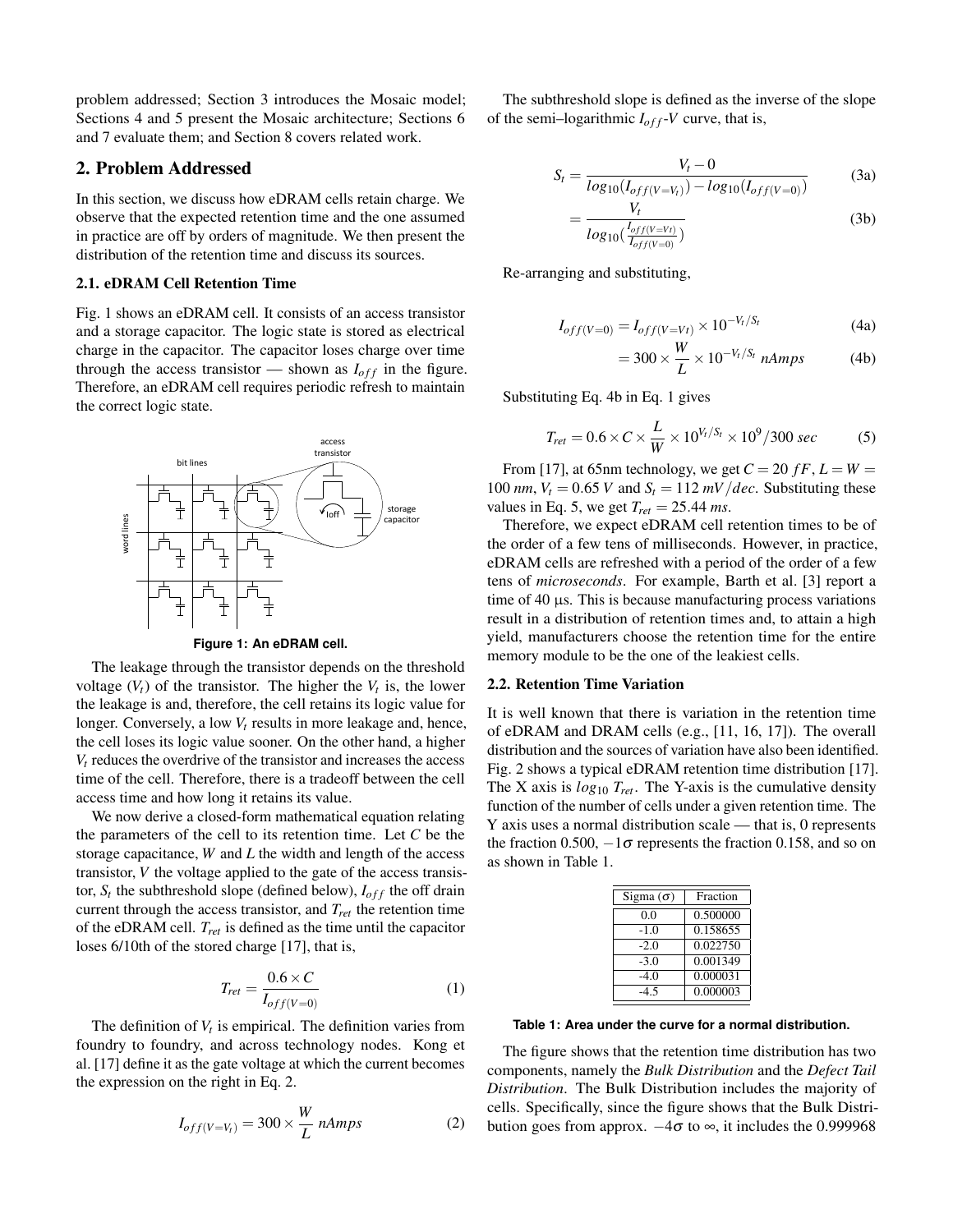

**Figure 2: Typical eDRAM retention time distribution [17].**

fraction of the cells — as given by the area under the curve of a normal distribution from  $-4\sigma$  to  $\infty$ . In addition, the fact that it appears as a straight line in the log-normal plot of Fig. 2 indicates that *log*<sup>10</sup> *Tret* follows a normal distribution for the Bulk — or that *Tret* follows a log-normal one for the Bulk.

Based on experimental data, Kong et al. [17] from IBM say "We demonstrate that the *Tret* (Bulk) Distribution can be attributed to array (i.e., access transistor)  $V_t$  variation". This is a *key observation*, and is consistent with what we know about *Vt*'s process variation distribution. Indeed, it is accepted that process variation in  $V_t$  follows a normal distribution [17]. If we take the log of Eq. 5, we obtain,

$$
log_{10} T_{ret} = \frac{V_t}{S_t} + expression
$$
 (6)

which shows that a normal distribution of  $V_t$  results in a normal distribution of *log*<sup>10</sup> *Tret* and, hence, a log-normal distribution of *Tret* . This agrees with the straight line in Fig. 2.

The Tail Distribution includes very few cells. Since it covers the area under the curve from  $-\infty$  to approx.  $-4\sigma$  in Fig. 2, it includes only the 0.000031 fraction of the cells, or 31 ppm (parts per million). The fact that it appears as a straight line in Fig. 2 indicates that *log*<sup>10</sup> *Tret* follows a normal distribution for the Tail — hence, *Tret* follows a log-normal one for the Tail.

The source of the *Tret* Tail Distribution has been attributed to random manufacturing defects. These defects manifest themselves as leaky cells. However, not all the cells following the Tail Distribution are considered defective. Only the cells in the region  $-\infty$  to  $-4.5\sigma$  (about 3 ppm) are considered defective and are handled by redundant lines provided by ordinary designs [12, 17].

In the distribution above, the  $-4.5σ$  point represents a retention time of 45  $\mu$ *s*. Barth et al. [3] have reported retention times of 40 µ*s* as well. Therefore, it is clear that, overall, eDRAMs are refreshed at a very pessimistic rate. Since process variation in the  $V_t$  of the access transistor governs the distribution of almost all the cells, we look at it in more detail next.

### 2.3. Process Variation in the Threshold Voltage

Process variation in the *V<sup>t</sup>* has two components, namely, *systematic* and *random*. Systematic variation is introduced by lithographic tools such as steppers, and exhibits high spatial correlation  $[9, 22, 27]$  — i.e., nearby transistors have similar *Vt* . Random variation is the result of material defects, dopant fluctuation, and line edge roughness, and is essentially white noise. The total variation is a superposition of the systematic and random components.

VARIUS [26] and other variation-modeling tools model the two components with normal distributions. Each distribution has its own sigma, namely,  $\sigma_{sys}$  and  $\sigma_{rand}$ . The superposition of both components results in an overall normal distribution for *V<sub>t</sub>*'s variation, with a sigma  $\sigma_{tot}$  equal to  $\sqrt{\sigma_{sys}^2 + \sigma_{rand}^2}$ . It is the *combined systematic and random components* of *Vt*'s variation that induce the Bulk Distribution in Fig. 2.

From Eq. 6, we observe that the spatial correlation in  $V_t$  will result in spatial correlation in the retention times of eDRAM cells — i.e., eDRAM cells that are spatially close to each other will have similar retention time values. In this paper, we exploit this property to eliminate most refreshes.

# 3. The Mosaic Retention Time Model

We want to develop a new model of eDRAM retention time that can help us to understand and optimize eDRAM refreshing. This section describes our model, which we call *Mosaic*.

### 3.1. Extracting the Values of Retention Parameters

To build the model, we first need to obtain the values for the key parameters of the *Tret* Bulk and Tail Distributions in Fig. 2. Specifically, we need: (i) the mean and sigma of the Bulk Distribution  $(\mu_{Bulk}, \sigma_{Bulk})$ , (ii) the mean and sigma of the Tail Distribution  $(\mu_{Tail}, \sigma_{Tail})$ , and (iii) the fraction of cells that follow the Tail Distribution  $(\rho)$ . From Kong et al. [17], we obtain that  $\mu(V_t) = 0.65 V$ ,  $\sigma(V_t) = 0.042 V$ , and  $S_t = 112 mV/dec$ . Therefore, from Eq. 6, and computing *expression* based on Eq. 5, we get the parameter values for the Bulk Distribution:

$$
\mu_{Bulk}(log_{10} T_{ret}) = \frac{\mu(V_t)}{S_t} - 7.40 = -1.594
$$

$$
\sigma_{Bulk}(log_{10} T_{ret}) = \frac{\sigma(V_t)}{S_t} = 0.375
$$

Kim and Lee [16] observe that the peak of the Bulk Distribution and the peak of the Tail Distribution in DRAMs are off by approximately one order of magnitude. This is 1 in *log*<sup>10</sup> scale, which is approximately 3 times the value that we have just obtained for σ*Bulk* . Hence, in our model, we estimate the peak of the Tail Distribution ( $\mu_{Tail}(log_{10} T_{ret})$ ) to be  $3 \times \sigma_{Bulk}(log_{10} T_{ret})$  to the left of the peak of the Bulk Distribution  $(\mu_{\text{Bulk}}(\log_{10} T_{\text{ret}}))$ :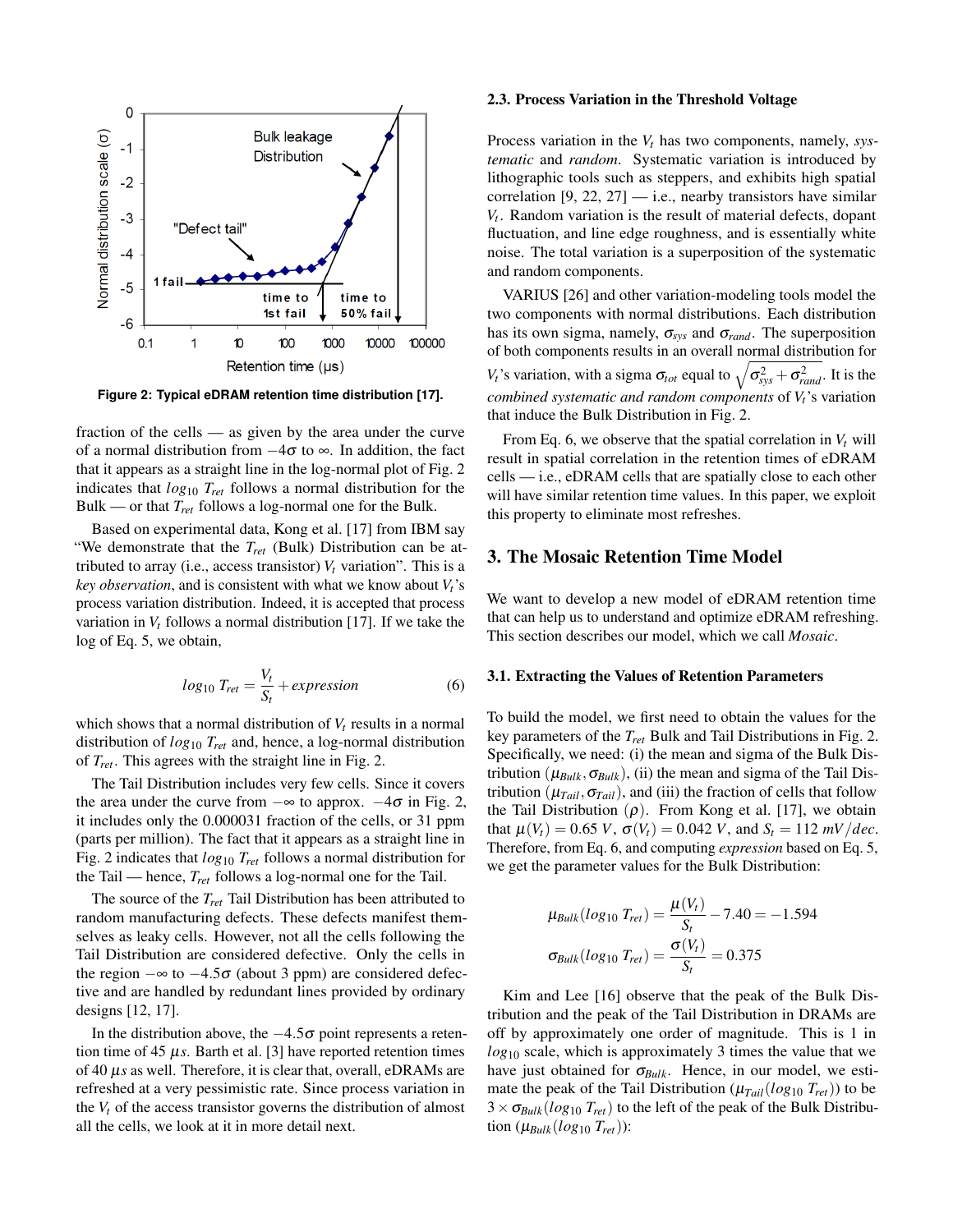$\mu_{Tail}(log_{10} T_{ret}) - \mu_{Bulk}(log_{10} T_{ret}) = -3 \times \sigma_{Bulk}(log_{10} T_{ret})$  $=-1.125$ *hence*,  $\mu_{Tail}(log_{10} T_{ret}) = -2.719$ 

We obtain the last two parameters, namely  $\sigma_{Tail}(log_{10} T_{ret})$ and  $\rho$ , by curve-fitting the data in Fig. 2. We obtain,

$$
\sigma_{Tail}(log_{10} T_{ret}) = 1.8
$$
  

$$
\rho = 0.000020 (20 ppm)
$$

This value of  $\rho$  is more accurate than our initial estimation of 31 ppm for the Tail Distribution in Sec. 2.2. The final parameter values are summarized in Table 2. With these values, we generate the curve shown in Fig. 3. On this same graph, we superpose the experimental data from Fig. 2 in circles. We can see that the curve fits the experimental data. Moreover, our parameters are in agreement with an observation made in [11] that the  $\sigma$  of the Tail and the Bulk Distributions have a ratio of 4.87. This ratio for Mosaic is 4.80. Finally, in this curve, the  $-4.5\sigma$  point (3 ppm) corresponds to a retention time of about  $45 \mu s$ .

| Parameter                         | Value    |
|-----------------------------------|----------|
| $\mu_{Bulk}(log_{10} T_{ret})$    | $-1.594$ |
| $\sigma_{Bulk}(log_{10} T_{ret})$ | 0.375    |
| $\mu_{Tail}(log_{10} T_{ret})$    | $-2.719$ |
| $\sigma_{Tail}(log_{10} T_{ret})$ | 18       |
|                                   | $20$ ppm |

**Table 2: Parameter values extracted from the data in [17].**



**Figure 3: Retention time curve generated by Mosaic compared to the experimental data in [17].**

### 3.2. Generating a Spatial Map of Retention Times

The parameter values for the Bulk and Tail Distributions extracted in the previous section are not enough to generate a spatial map of the *Tret* values in a given memory module. The reason is that the  $\sigma_{Bulk}(log_{10} T_{ret})$  has a random and a systematic component, and the latter has a spatial correlation function. These effects are caused by the  $V_t$  distribution, as per Eq. 6. Different values for the  $\sigma$  breakdown into systematic and random, and the spatial correlation do not change the Bulk line in Fig. 2, as long as the total  $\sigma$  stays constant. However, they produce

very different spatial maps of *Tret* values. For example, if the fraction of  $\sigma$  coming from its systematic component is high and the correlation distance is long, there will be spatial clusters of eDRAM cells with similar *Tret* . For the Tail Distribution, since it does not have any systematic component, we do not need any more information.

Overall, to generate a spatial map of the *Tret* in an eDRAM memory module, we need to know: (i) the values in Table 2, (ii) the breakdown of  $\sigma_{Bulk}(log_{10} T_{ret})$  into random and systematic components, and (iii) the correlation function for the systematic component. Our observation is that we can obtain (ii) and (iii) based on published data on the *V<sup>t</sup> variation of the access transistors*. Specifically, as per Eq. 6, the breakdown of σ*Bulk*(*log*<sup>10</sup> *Tret*) into random and systematic components is the same as the breakdown of  $\sigma(V_t)$ . Similarly, the correlation of  $log_{10} T_{ret}$ 's systematic component follows the correlation of  $V_t$ 's systematic component.

# 3.3. Procedure to Generate a Spatial *Tret* Map

Let us now generate a spatial map of *Tret* values for an on-chip eDRAM memory module of  $1024 \times 1024$  cells that distribute according to the parameter values of Table 2. For the  $V_t$  variation parameters of the access transistors, we will assume the following. First, following Karnik et al. [14], the  $\sigma(V_t)$  has equal components of systematic and random components i.e.,  $\sigma_{sys} = \sigma_{rand} = \sigma / \sqrt{2}$ . Secondly, the correlation function for  $V_t$ 's systematic component follows the Spherical function described in VARIUS [26] with a correlation distance  $\phi$  of 0.4.

To generate the spatial *Tret* map, we first generate the one for its Bulk Distribution and then superpose the one for its Tail Distribution. For the Bulk one, we first generate the spatial map for the systematic component and then superpose the one for the random component. To generate the *Tret*'s Bulk Distribution maps, we will first proceed with the intermediate step of generating the *V<sup>t</sup>* maps and then use Equation 6 to generate *Tret*'s Bulk maps. This is done for pedagogical reasons, since we could instead directly generate *Tret*'s Bulk maps using (i) the  $\mu_{Bulk}$  and  $\sigma_{Bulk}$  of Table 2, (ii) the breakdown of  $\sigma(V_t)$ , and (iii) the correlation of *Vt*'s systematic component.

3.3.1. Spatial Map for *log*<sup>10</sup> *Tret*'s Bulk Distribution. Following the VARIUS methodology [26], we lay out an imaginary grid of  $N_x \times N_y$  points on top of the eDRAM memory module. We then invoke VARIUS with  $\mu(V_t)$ =0.65 V,  $\sigma(V_t)$ =0.042 V (these two values are from Kong et al. [17]), and correlation distance  $\phi$ =0.4 (this is one of our assumptions). We obtain a spatial map of *Vt*'s systematic component, as shown in Fig. 4a. We then obtain  $N_x \times N_y$  samples of a normal distribution with  $\mu = 0$  and  $\sigma_{rand}(V_t)$ , without correlation, as shown in Fig. 4b. As expected, the spatial map looks like white noise. We then superpose both maps, point per point, and obtain the total  $V_t$ map in Fig. 4c. Finally, the spatial map for *log*<sup>10</sup> *Tret*'s Bulk Distribution is obtained from the spatial map of the total *V<sup>t</sup>* by applying Eq. 6 to every point in the grid. The resulting map is shown in Fig. 4d.

3.3.2. Spatial Map for *log*<sup>10</sup> *Tret*'s Tail Distribution. We use a normal distribution with the  $\mu_{Tail}$  and  $\sigma_{Tail}$  of Table 2, and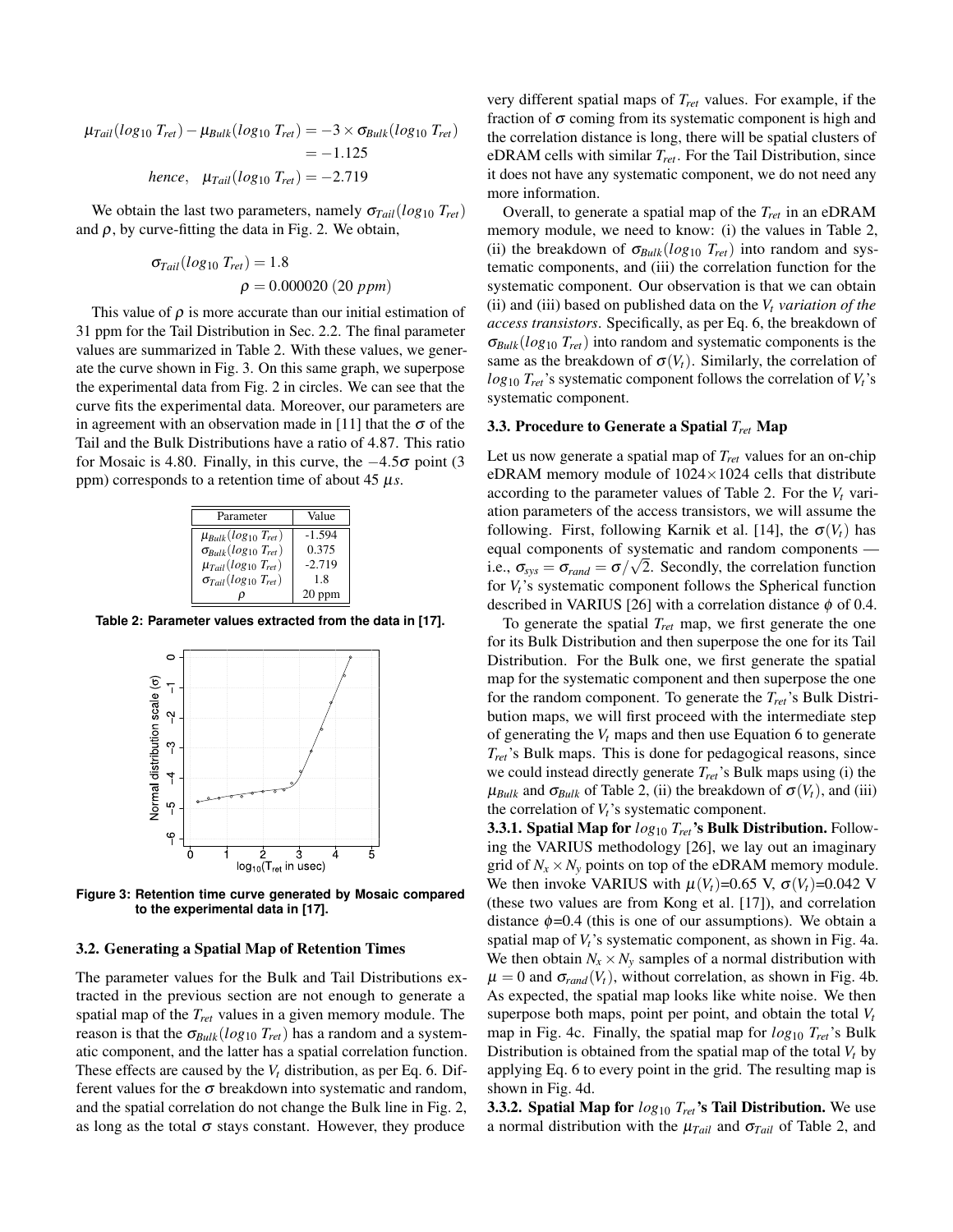



take  $N_x \times N_y \times \rho$  samples with no correlation. We place them randomly on the  $N_x \times N_y$  grid. The locations of the Tail cells are marked by circles in Fig. 4e.

3.3.3. Spatial Map for Overall *log*<sup>10</sup> *Tret*'s Distribution. We obtain the spatial map for the overall *log*<sup>10</sup> *Tret* by replacing points in the Bulk Distribution with those in the Tail Distribution. The result is Fig. 4f, where the locations of the Tail cells are marked in circles. The map is almost the same as the one with only Bulk, since only a fraction  $\rho$  is replaced by Tail cells.

# 3.4. Using the Mosaic Retention Model Across Generations

As we move from one eDRAM generation to the next, we need to recompute the new distribution of *Tret* . The Bulk Distribution of *Tret* can be easily computed from the distribution of the access transistor's  $V_t$  — obtained with  $V_t$ 's  $\mu$ ,  $\sigma$ ,  $\sigma$  breakdown, and  $\phi$ . This information on  $V_t$  for the new eDRAM generation may be easily available from the manufacturing process. The Tail Distribution of *Tret* , however, needs to be characterized with direct measurements that extract  $\mu_{Tail}(log_{10} T_{ret})$ ,  $\sigma_{Tail}(log_{10} T_{ret})$ , and  $\rho$ .

In some cases, it may be too expensive or difficult to characterize the Tail Distribution of *Tret* for a new generation. In these cases, it may be possible to reuse the known Tail Distribution from the older eDRAM generation (if it has changed relatively little), and combine it with the *V<sup>t</sup>* information of the new eDRAM generation, to generate the distribution of *Tret* for the new eDRAM generation.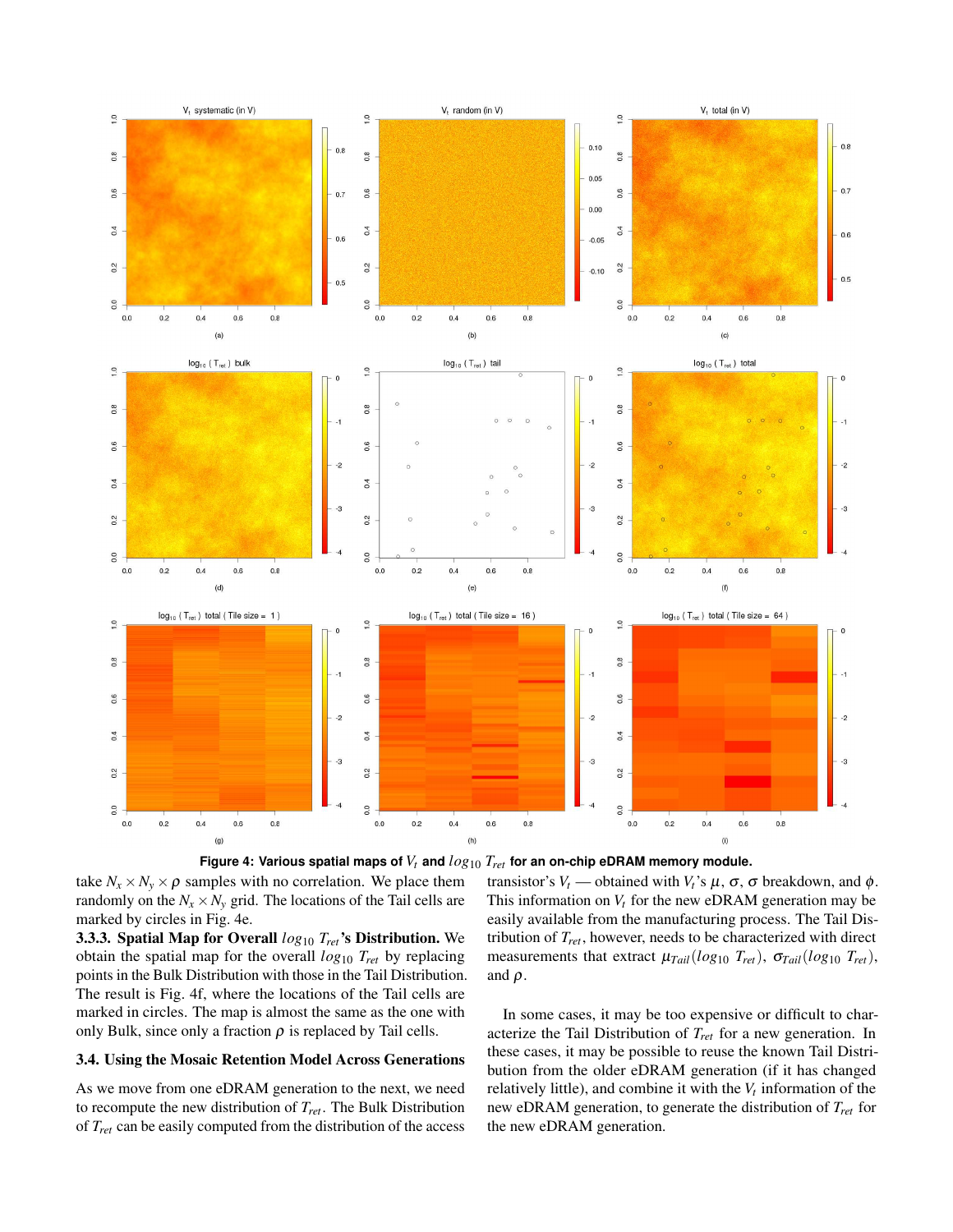# 4. The Mosaic Architecture

# 4.1. Insight and Opportunity

The analysis in the previous section has provided a useful insight: since the retention time of an eDRAM cell is highly dependent on its access transistor's  $V_t$ , and  $V_t$  has well-known spatial correlation properties, then the retention time also has spatial correlation. This fact offers an opportunity to save refresh energy. Specifically, we can logically group cells into regions, profile their retention time, and set-up time counters to refresh the regions only at the frequency that each one requires. With reasonable spatial correlation, the hardware cost of the counters will be minimal.

As an example, consider the eDRAM of Fig. 4f. Let us organize it as a 4-way set associative memory with 256-bit lines. Since eDRAM reads, writes and refreshes are performed at line granularity, we need the *line-level* distribution of *log*<sup>10</sup> *Tret* . For this, we set a line's  $T_{ret}$  to the minimum of the  $T_{ret}$  of the bit cells constituting the line. The result is shown in Fig. 4g.

If *Nlines* is the number of lines in the memory module, the per-line retention time map gives an absolute lower bound of the number of refreshes required to prevent data loss:

Min. 
$$
refreshes/sec = \sum_{i=1}^{Nlines} \frac{1}{T_{ret\_line\_i}}
$$
 (7)

This lower bound would be hard to attain. First, the memory has a limited number of ports, and only a number of lines equal to the number of ports can be refreshed simultaneously. Hence, some of the refreshes may need to be delayed. As a result, to ensure correctness when multiple lines need to be refreshed at the same time, and some refreshes need to be delayed, we need to provide a timing guardband.

In addition, providing a counter per line is too expensive. Kaxiras et al. [15] have estimated the cost of an *N*-bit counter to be  $40N + 20$  transistors. Therefore, even a 2-bit counter per 256-bit line would amount to a 40% area overhead. Solutions using Bloom filters lose accuracy.

The striations seen in Fig. 4g indicate that there is spatial correlation in the *Tret* of adjacent lines — especially within the same way. Hence, we group sets of contiguous lines from the same way into *Tiles*, setting *Tret* for the tile to the minimum of the  $T_{ret}$  of the lines constituting the tile. Figs. 4h and 4i show the tile-level distribution of *log*<sup>10</sup> *Tret* for tile sizes of 16 and 64 lines, respectively. We can see that there are regions of spatial locality. The resulting distribution looks like a mosaic of tiles. With this design, the hardware cost of a counter is amortized over a whole tile. However, we have to refresh the whole tile whenever the counter rolls down to zero.

### 4.2. Profiling the Retention Times

Mosaic needs to profile the retention times of the tiles, for example at boot time. Literature from industry such as IBM [13, 17], Intel [34], Samsung [16], and Toshiba [11], and academic groups [6, 21, 31] have proposed and/or used *Tret* profiling schemes. However, recent work [20] has pointed out that *Tret*

profiling has to deal with Data Pattern Dependence (DPD) and Variable Retention Time (VRT) effects. As suggested in [20] and [13], profiling in the presence of DPD can be best done by using a variety of manufacturer-provided test patterns — e.g., all 0s/1s, checkerboard, walk and random. One of the papers [20] also points out that VRT changes are slow (in the order of hours and sometimes a day) and, therefore, one could profile periodically. Note that a tile in Mosaic will include over 10,000 cells. With many cells, it is possible that, macroscopically, these effects exhibit relatively less external variation across measurements. In reality, sophisticated profiling techniques are still a subject of research in this area, and paramount to dynamicmemory manufacturers. Once the tiles are profiled at boot time, the per-tile *Tret* count in cycles is stored in a small SRAM in the cache controller.

#### 4.3. Temperature Adaptation

The *V<sup>t</sup>* of a transistor is a function of temperature (*T*) [33]. Therefore, the access transistor's leakage current (Eq. 4b) and *Tret* (Eq. 5) vary strongly with *T*. Empirical data [5, 6] suggests the following exponential relationship between *Tret* and *T*: there is approximately a 1.3x reduction in *Tret* for every 10 ◦C increase in *T*. Specifically, let  $T_1$  and  $T_2$  be the *T* in  $\textdegree$ C and  $T_{ret\_1}$  and *Tret*\_2 their corresponding *Tret* , then

$$
T_{ret\_2} = T_{ret\_1} \times e^{-0.0268 \times (T_2 - T_1)}
$$
\n(8)

The boot-time profiling temperature  $(T_0)$  and the corresponding  $T_{ret}$  o values are stored in the SRAM. At run time, a thermal sensor measures *T*. If the *T* is  $T'$ , then when Mosaic reads the SRAM, it computes the new  $T'_{ret}$  as  $f(T_0, T_{ret_0}, T' + T_0)$ *Guardband*), using Eqn. 8. We add a small *T* guardband as a safeguard against *T* changes between consecutive refreshes of the tile. This guardband is only a few degrees, as the time between refreshes is at most a few ms, and *T* changes slowly.

For these computations, we need a lookup table (LUT) and an 8-bit adder and multiplier. The exponential portion of Eqn. 8 is stored in a 32-entry LUT (from -40  $^{\circ}$ C to 120  $^{\circ}$ C in 5  $^{\circ}$ C steps). Each LUT entry is 8 bits.

In an advanced design, we may want to consider a per-tile *T*, rather than a single *T* for the whole eDRAM module. In this case, we would need to store a per-tile reference temperature  $T_0$  in addition to a per-tile  $T_{ret\_0}$ . At run time, *T* sensors would provide the *T* ′ of each tile. Then, for each tile, the algorithm would use the local  $T'$  and the local  $T_0$  to apply the correction to the local  $T_{ret}$   $_0$ .

# 4.4. Designing the Refresh Counters

Assuming that we have accurately profiled each tile's *Tret* , we now consider the design of the refresh counters. A refresh operation is akin to a read or a write access to the cache line. However, the refresh operation takes precedence over normal accesses. In addition, we assume that a refresh operation takes one cycle when done in a pipelined fashion. If a memory module is organized into banks, then the banks can be refreshed in parallel. In a given bank, the number of ports sets the number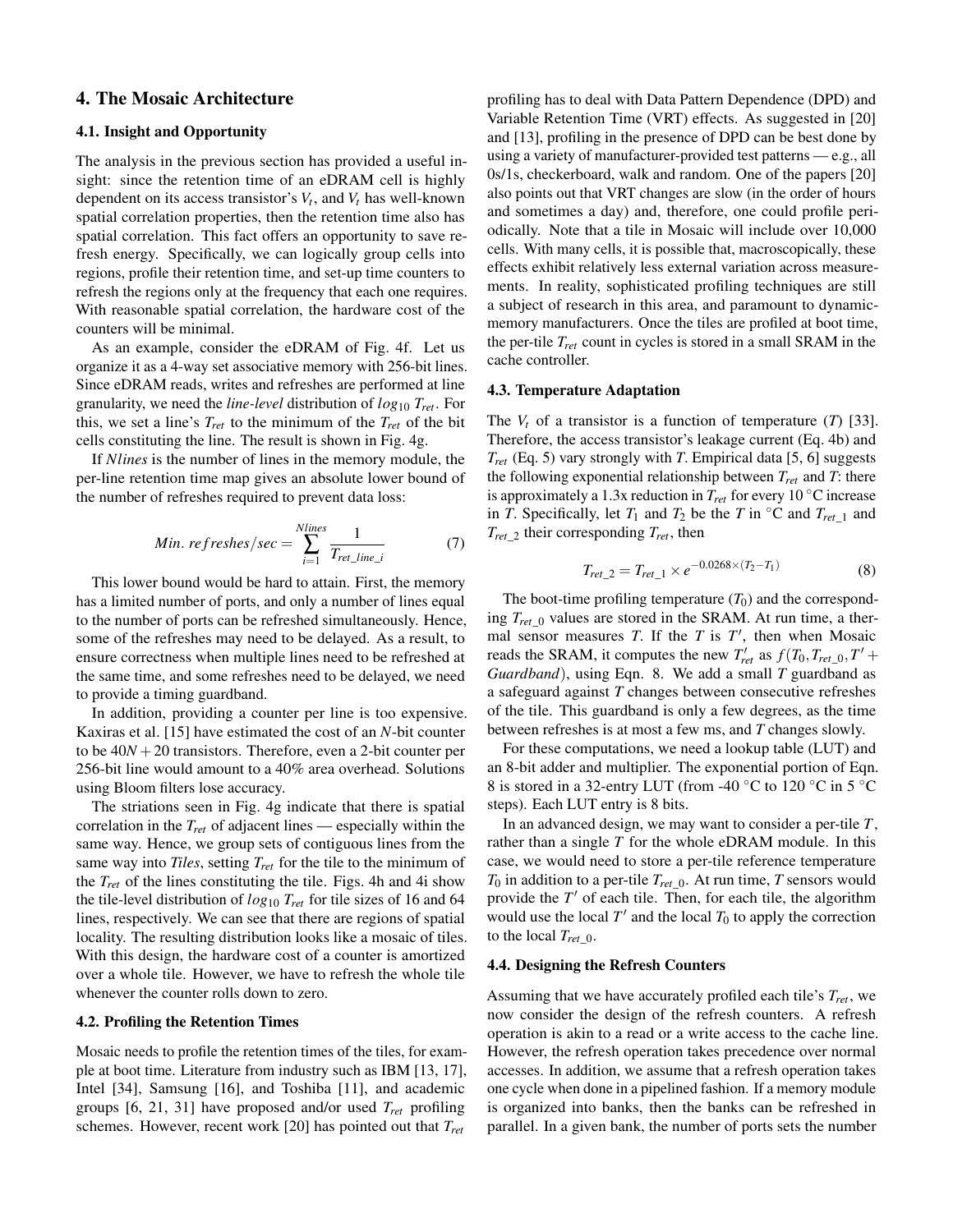of refreshes that can proceed in parallel; if the bank has a single port, then only one refresh can be done in the bank per cycle.

In this paper, we assume one port per bank. Therefore, the minimum number of cycles required to refresh a whole bank is *Nlines*, which is the number of lines per tile times the number of tiles per bank. In the worst case, all the lines of the bank might require a refresh at the same time. To handle this corner case, we need to use a time guardband equal to the maximum time between requesting a refresh and being serviced. This guardband is equal to the time required to refresh all the lines of the bank, that is,

$$
Guardband = \frac{Nlines}{f}
$$
 (9)

where *f* is the frequency of the cache. Therefore, the corrected value of the retention time to be used for a tile,  $T'_{ret}$ , is

$$
T'_{ret} = T_{ret} - Guardband \tag{10}
$$

A second correction comes from the fact that Mosaic uses counters to track time. A counter increments in units of *Step*. Therefore,  $T'_{ret}$  has to be rounded to the highest multiple of Step that is less than  $T'_{ret}$ . Combining guardbanding and rounding off, the value of the retention time to be used,  $T''_{ret}$ , is

$$
T''_{ret} = n \times step \mid n \times step \le T'_{ret} < (n+1) \times step \tag{11}
$$

### 4.5. Overall Mosaic Design & Operation

Fig. 5 shows the hardware needed by Mosaic to refresh a cache bank. The cache controller for the bank has a programmable clock divider, a down-counter for each of the tiles in the bank, a sequencer, an LUT with an adder and multiplier, and a small Retention Profile SRAM. The latter stores data obtained from profiling during boot time: *Tret* for each of the tiles in the bank, and the bank's temperature  $(T_0)$ . The LUT with the adder and multiplier are used for *T* adaptation (Section 4.3).



**Figure 5: Hardware required by Mosaic to refresh a cache bank.**

The programmable clock divider takes a reference clock as input and creates a clock pulse of Step, which is typically the  $-4.5\sigma$  point, i.e., about 45  $\mu$ s. This signal acts as the clock for all the per-tile counters. Each counter is an N-bit down-counter that tracks the retention time of one tile. All counters are initialized to the values in the SRAM followed by the adjustments due to *T* (Section 4.3) and other corrections (Section 4.4).

At every Step, the sequencer rolls down all the counters one by one. For a given counter, it first decrements it and then compares its value to zero. If it is zero, the sequencer schedules refreshes for all the lines in the corresponding tile. Next, it reloads the value of the counter after reading the SRAM and adjusting it for *T* and the other corrections. Then, the sequencer moves to the next tile. The process continues until all the counters get decremented.

### 4.6. Area and Energy Overheads

Mosaic induces little area and energy overhead. To see why, assume that Fig. 5 corresponds to a 1 MB cache bank with 64 byte lines and 16-line tiles. Such an organization has 1024 tiles in the bank. We can use down-counters with 8 bits which, if they step at 45  $\mu$ s, can cover a  $T_{ret}$  of nearly 12 ms.

Consider first the area and energy overhead of the Retention Profile SRAM. Its storage capacity is about 1KB, which is 0.1% of the data array in the cache bank. Hence, it takes an insignificant area. The SRAM is accessed only when a counter rolls down to zero. Given the *Tret* distribution, this happens infrequently — typically, every few  $\mu$ s, since we have 1024 tiles and typical *Tret* values are equal to a few ms. Hence, the overall dynamic energy associated with reading the SRAM is insignificant. The same is the case for its leakage power.

Next, consider the area and energy overhead of the counters. If we assume that an *N*-bit counter needs about  $40N + 20$  transistors [15], then adding an 8-bit counter per each 16-line tile adds 4% more transistors. In addition, since the counters are only accessed every 45  $\mu$ s, their dynamic energy contribution is very small. Similarly, their leakage power is negligible. In Section 7, we estimate their area and energy overhead accurately using the Synopsys Design Compiler.

Finally, consider the 32-byte LUT and the 8-bit adder and multiplier. Using McPAT [18], we estimate that their area is 0.2% of the area of the cache bank, which is negligible. Also, the energy overhead of these structures is very small, as they are accessed only every few µs as the SRAM.

# 5. Discussion

We can approach the lower bound of refresh energy (Eq. 7) if we can afford per-line counters with an arbitrary number of bits and Step sizes. However, this solution is very expensive in both area and energy. On the other hand, we can avoid the area and energy overheads altogether if we refresh the entire eDRAM module at a constant rate, as it is currently done. There is a clear tradeoff between the potential refresh-energy savings and the overheads we are willing to incur.

As the number of lines per tile increases, the area and energy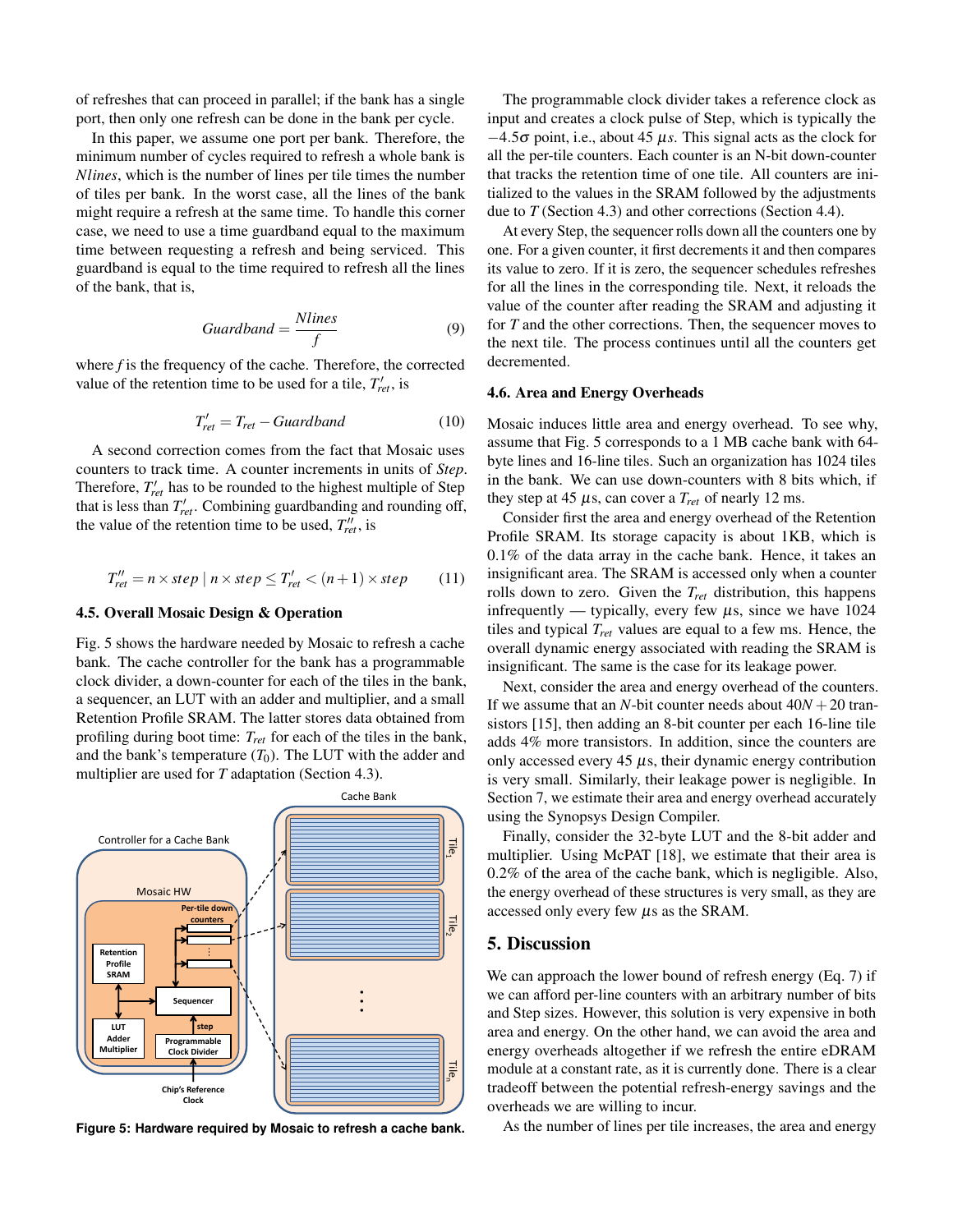overheads of the counters decrease. However, the lines constituting the tile are refreshed at the rate needed by the line with the lowest retention in the tile. Therefore, we perform more refreshes than required and move away from the lower bound.

As the number of bits in the counter increases, the area and energy overhead increases, but in return we create more bins and therefore reduce the number of refreshes. The benefits saturate as soon as the range of the counter approaches the higher retention times of the distribution.

We do not experiment with counter Step sizes. A Step size larger than the -4.5 $\sigma$  point, such as 100  $\mu$ s, would require disabling the lines with retention times in the range  $45 \mu s$  $100 \mu s$ . It would allow us to investigate solutions that trade-off cache capacity for refresh energy gains. A Step size less than the  $-4.5\sigma$  point would increase the granularity of the counter, but decrease the range of the counter. Initial results suggested that, given the same number of bits, the benefits of a larger range with coarser granularity outweigh the benefits of a smaller range with finer granularity.

We can potentially attain higher energy savings by using variable-sized tiles. For example, if there is a line or a small region of lines that have very different *Tret* than their neighbors, we can save refreshes by placing them in a tile of their own. In contrast, if there is a very large region of lines that have similar *Tret* , then we can save counter overhead and energy by placing all of them in a giant tile. However, while having variable-sized tiles may be attractive, it has hardware reconfiguration costs and design complexity. Further, as we will see in Section 7, Mosaic with fixed-sized tiles already eliminates the majority of refresh energy at a very modest hardware cost. Hence, there is little room to improve.

Finally, given an eDRAM module, the fraction of refresh power that Mosaic eliminates does not depend on the application running or its input data size. Mosaic's refresh savings depend on the *Tret* variation profile, and the hardware parameters of the eDRAM module and Mosaic.

# 6. Evaluation Setup

We evaluate Mosaic with simulations of a chip multiprocessor (CMP) with 16 cores. Each core is a dual-issue, out-of-order engine. The cache hierarchy consists of per-core private L1 instruction and data caches, a per-core private L2 cache, and a shared L3 cache. The L3 is divided into 16 banks. Each bank is close to one core and has a statically-mapped range of addresses. A 4x4 torus on-chip-network connects the 16 nodes. The CMP uses a MESI directory coherence protocol maintained at the L3. The architectural parameters are shown in Table 3.

The L1 and L2 caches are modeled as SRAMs. The L3 cache is modeled as an eDRAM. Each L3 bank has a Mosaic module as in Fig. 5. A refresh operation is like a cache access, consuming an energy equal to a cache line hit. It takes one cycle when done in a pipelined fashion.

To evaluate Mosaic, we use a variety of tools. To estimate performance, we use the SESC [25] architecture simulator. To estimate the area and the dynamic and leakage energies of cores,

| <b>Architectural Parameters</b> |                                                  |  |
|---------------------------------|--------------------------------------------------|--|
| Chip                            | 16-core CMP                                      |  |
| Core                            | 2-issue out-of-order                             |  |
| Instr. L1 cache                 | 32 KB, 2 way. Round trip (RT): 2 ns              |  |
| Data L1 cache                   | 32 KB, 4 way, WT, private. RT: 2 ns              |  |
| L <sub>2</sub> cache            | 256 KB, 8 way, WB, private. RT: 6 ns             |  |
| L <sub>3</sub> cache            | 16 MB, 16 banks, WB, shared                      |  |
| L <sub>3</sub> bank             | 1 MB, 8 way. RT: 14 ns (local), 26 ns (farthest) |  |
| Line size                       | 64 bytes                                         |  |
| <b>DRAM</b>                     | Idle RT from controller: $\approx 40$ ns         |  |
| <b>Network</b>                  | $4 \times 4$ torus                               |  |
| Coherence                       | MESI directory protocol at L3                    |  |
| Step size                       | 50 $\mu$ s                                       |  |
| <b>Technology Parameters</b>    |                                                  |  |
| Tech node                       | $32 \text{ nm}$                                  |  |
| Frequency                       | 1000 MHz                                         |  |
| Device type                     | Low operating power (LOP)                        |  |
| Temperature                     | 330 Kelvin                                       |  |
| eDRAM                           | $\mu(V_t)$ =0.65V, $\sigma(V_t)$ =0.042V (equal  |  |
| variation                       | contrib. systematic and random), $\phi$ =0.4     |  |
| Tools                           |                                                  |  |
| Architecture                    | <b>SESC</b> [25]                                 |  |
| Time & Power                    | McPAT [18] and CACTI [30]                        |  |
| Synthesis                       | Synopsys Design Compiler                         |  |
| <b>Statistics</b>               | R [29]                                           |  |
| Variation                       | <b>VARIUS</b> [26]                               |  |

**Table 3: Evaluation parameters & tools.**

caches and interconnect, we use McPAT [18]. Since McPAT does not model eDRAM caches, we use CACTI [30] to estimate the area and energy of the L3. We use the Synopsys Design Compiler to estimate the area and energy of the counters introduced by Mosaic. Finally, we use VARIUS [26] to model *V<sup>t</sup>* variation and R [29] for fast statistical prototyping and analysis.

We target a platform where energy efficiency is critical. Hence, we use a modest frequency. We use area, energy, and timing estimates for 32 nm technology — although the *Tret* distribution from IBM used in this paper (Fig. 2) is for 65 nm technology. We use this distribution for lack of corresponding data at 32 nm. However, at 32 nm, the distribution changes only marginally [16]. To generate spatial maps for *Tret* , we use the distribution parameters of Table 2. For each experiment, we average out the results of 20  $T_{ret}$  maps. The  $V_t$  variation parameters used are shown in Table 3. The  $\mu(V_t)$  and  $\sigma(V_t)$ values are obtained from Kong et al. [17]. We assume an equal contribution of systematic and random components in  $\sigma(V_t)$ , but later we vary the breakdown.

We evaluate Mosaic designs with different combinations of tile size  $(T_{size})$  and counter size. The parameter sweep is summarized in Table 4. A 1-bit counter rolls down every Step, and corresponds to the baseline (i.e., conventional) implementation of periodic refresh every Step. We assume a constant *T* of 330 K. We do not experiment with *T* variation (spatial or temporal) and the corresponding refresh rate adaptation.

| Tile size (lines)   | 1, 2, 4, 8, 16, 32, 64 |
|---------------------|------------------------|
| Counter size (bits) | 1, 2, 3, 4, 5, 6, 7, 8 |

**Table 4: Parameter sweep. We use 56 total combinations.**

We compare Mosaic against: (i) the baseline (i.e., conventional) periodic refresh, (ii) a proposed scheme that uses mul-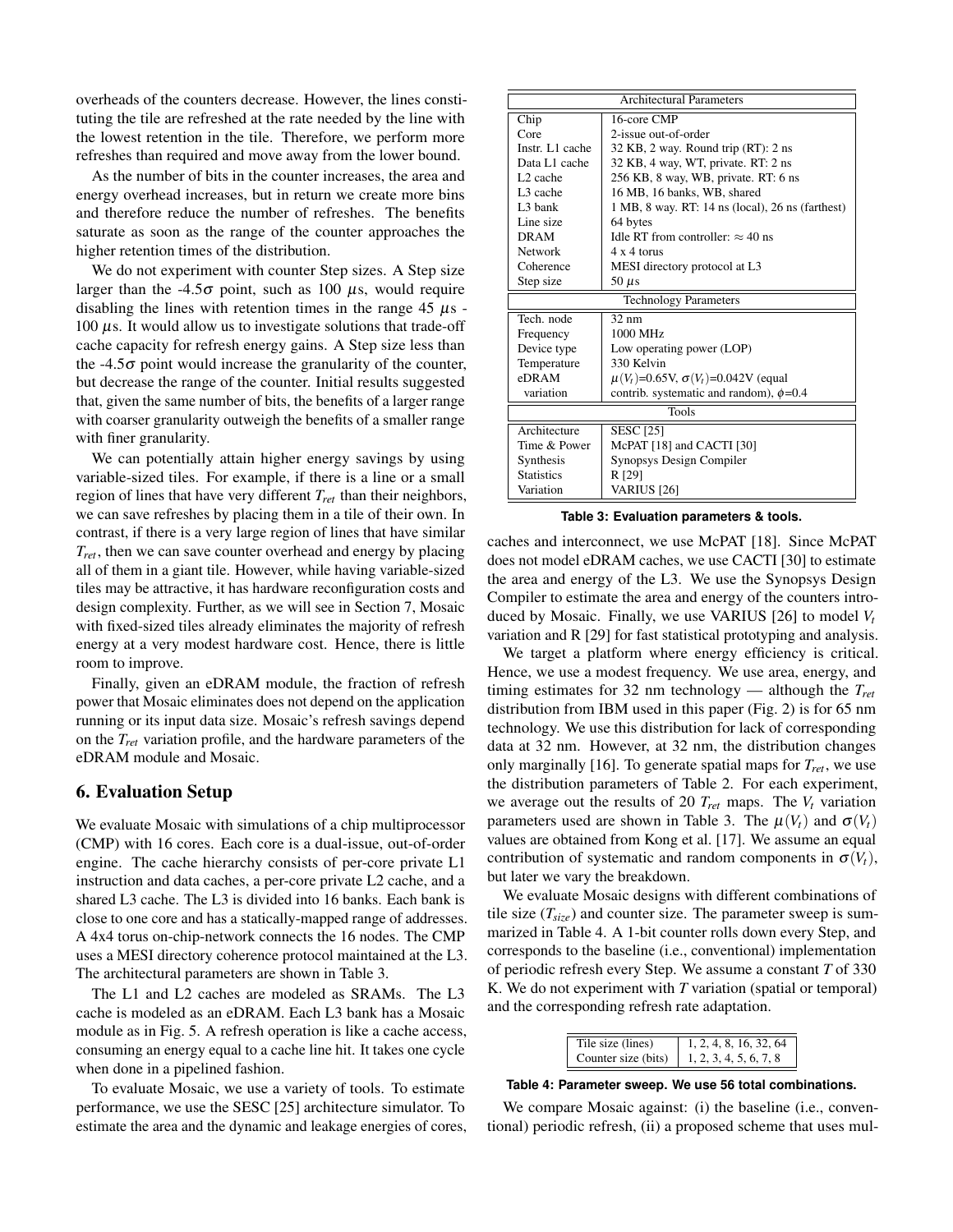

tiple refresh periods (RAIDR [21]), and (iii) an ideal design with the lower-bound refresh as given by Eq. 7. The ideal design is subjected to the guardband of Section 4.4, but not to the rounding-off constraint. Guardbanding is required because of port constraints, but rounding-off is an artifact of using counters.

For simplicity, we use a Step size of 50  $\mu$ s. The baseline design refreshes at every Step and has no counter overhead. RAIDR [21] was proposed to refresh pages in DRAM main memories with bins that are in a geometric progression with a ratio of 2 i.e., either 64 *ms*, 128 *ms* or 256 *ms*, depending on the pages' retention times. It uses a Bloom filter per bin. Since we apply it to eDRAMs, we set it to refresh cache lines at the Step size,  $2 \times$  the Step size, or  $4 \times$  the Step size — namely, 50  $\mu$ s, 100  $\mu$ s or 200  $\mu$ s. As we discuss in Section 8, we do not enable more bins to be faithful to the original design. In practice, more bins could be supported but, with many bins, the algorithm becomes inefficient: the bins for the higher refresh times quickly become too coarsed-grained to be useful. Moreover, with many Bloom filters, the algorithm quickly becomes slow. For Mosaic and for the ideal design, we use fixed-distance bins:  $50 \mu s$ ,  $100$ µ*s*, 150 µ*s*, 200 µ*s*, etc.

We evaluate these designs with the following 16-threaded applications from SPLASH-2 and PARSEC, where the problem sizes are in parenthesis: FFT  $(2^{20})$ , LU  $(512x512)$ , Radix  $(2M)$ keys), Cholesky (tk29.O), Barnes (16K particles), FMM (16K), Radiosity (batch), Raytrace (teapot), Streamcluster (sim small), Blackscholes (sim medium), and Fluidanimate (sim small).

# 7. Evaluation

In Section 7.1, we evaluate the merit of several combinations of tile sizes and counter sizes in saving refresh energy. We choose the combination that minimizes the area and energy overheads of the counters, and maximizes refresh energy savings. In Section 7.2, we compare the resulting best Mosaic against the baseline, RAIDR, and ideal designs. We examine reduction in refreshes, system performance, and L3 energy savings. Finally, in Section 7.3, we perform a sensistivity analysis of the breakdown of  $\sigma(V_t)$  into systematic and random components.

### 7.1. Finding the Best Mosaic

Figure 6 shows the area overhead of the counters (top), and the power consumed refreshing L3 and operating the counters (bottom) for different parameter combinations. In both plots, the X-axis is divided into 7 sets. Each set corresponds to a tile size  $(T_{size})$  in number of L3 cache lines. Within each set, there are 8 bars for different counter sizes in bits. The area overhead of the counters is shown as a percentage of the L3 data array area. The power consumed is normalized to that of the baseline (i.e., conventional) design. It is broken down into contributions from refreshing the L3 cache, and operating the counters.

In both plots, across all tile sizes, a 1-bit counter is equivalent to not having a counter at all, and corresponds to the baseline. Therefore, in the area overhead plot, the 1-bit counter is marked zero. Likewise, in the power plot, its counter power component is zero. All the 1-bit combinations are equivalent and correspond to the baseline.

For a fixed *Tsize*, the area overhead of the counters increases as the size of the counters increases. For a given counter size, its area overhead decreases as the *Tsize* increases. This is because the same counter is now being shared amongst more lines.

For a given *Tsize*, the refresh power decreases with the counter size. This is because the retention time of the tiles can be tracked at a much finer granularity. However, the benefits flatten out as the range of the counter approaches the maximum retention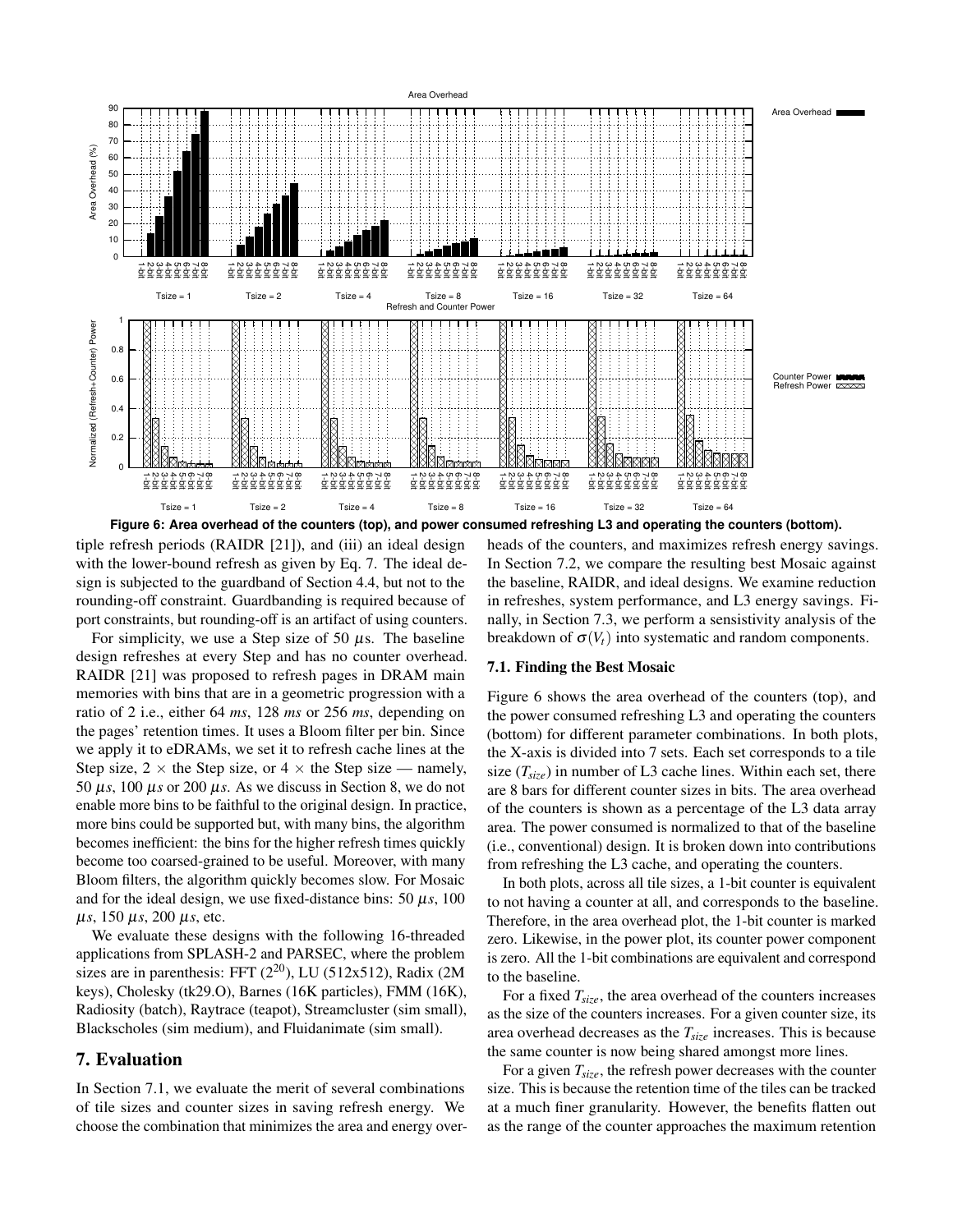

**Figure 7: Number of L3 refreshes (top), execution time (center), and L3 energy consumption (bottom).**

time of the distribution. As the *Tsize* increases, the refresh power goes up. This is because all the lines in a tile are refreshed at the rate of the weakest line in the tile. We also see that the counter power is negligible compared to the L3 refresh power.

Therefore, there is a clear tradeoff in Mosaic between area overhead and refresh power savings. To help choose the best design, we only consider combinations with an area overhead of less than 2% and refresh power savings of at least 90%. Amongst the few candidate solutions, a tile size of 32 lines with a 6-bit counter is the best combination. It has an area overhead of 2% and refresh power savings of 93.5%. Henceforth, we call this combination the *Mosaic*.

### 7.2. Refresh Count, Performance & Energy

Figure 7 shows the total number of L3 refreshes (top), the execution time (center), and the L3 energy consumption (bottom) for different designs running the applications. In all plots, the X-axis is divided into 12 sets (11 for the applications and 1 for the average). Each application is run on the baseline, RAIDR, Mosaic, and ideal designs, and the result is normalized to the application's baseline design. In the L3 energy plot, each bar is broken down into dynamic, leakage and refresh energies from bottom to top. The dynamic energy is too small to be seen.

Total Refresh Count. As we go from baseline to RAIDR, to Mosaic, and to ideal, we see that the number of L3 refreshes decreases. There is little difference across applications; the difference is affected by how much the optimized designs speedup the particular application over baseline. Overall, on average, RAIDR reduces the number of L3 refreshes to a quarter (i.e., a reduction of 4x). This is expected from the statistical distribution of  $T_{ret}$ , where most of the lines have a  $T_{ret}$  of over 200  $\mu$ s. In contrast, on average, Mosaic reduces the number of refreshes by 20x. In addition, Mosaic is within 2.5x of ideal. Recall that ideal has not been subjected to the rounding-off constraint. Any practical implementation, using counters or otherwise, will have additional overheads (e.g., area or precision loss), and will close the gap between Mosaic and ideal.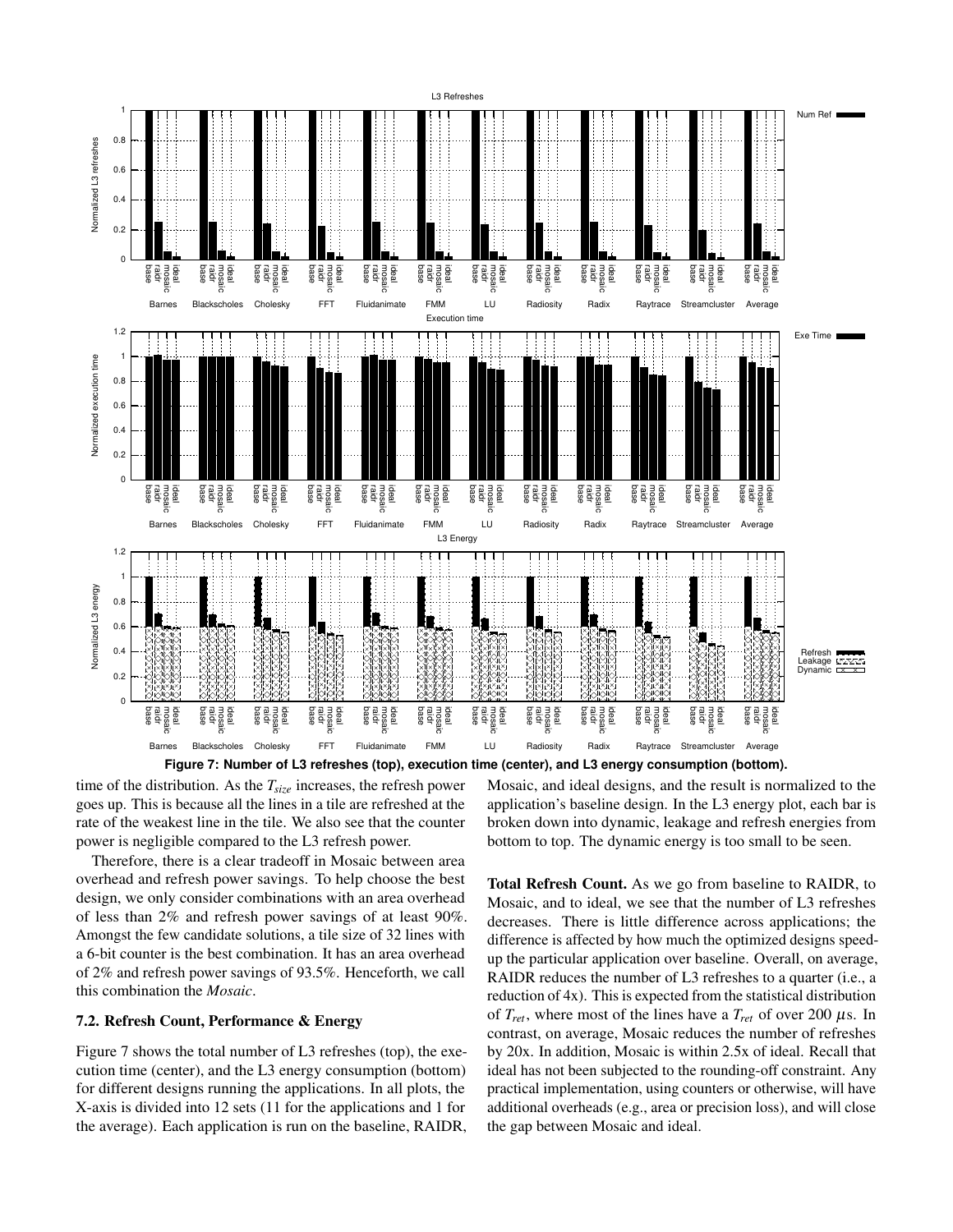Performance. Across most applications, we see that the different optimized designs perform better than the baseline. The reason for the faster execution is that the reduction in the number of refreshes reduces L3 cache blocking. The applications with most L3 accesses are the ones that benefit the most. On average, RAIDR reduces the execution time by 5%, Mosaic by 9%, and ideal by 10%. Mosaic comes to within one percent of the execution time of ideal.

L3 Energy. Across all the applications, we see that the different optimized designs significantly reduce the L3 energy compared to baseline. The reduction comes from savings in refresh energy and (to a much lesser extent) leakage energy. As is generally the case for last level caches, the fraction of dynamic energy is very small. The savings due to refresh energy reduction are the most significant. The designs reduce refresh energy by significantly reducing the number of refreshes. We can see that Mosaic eliminates practically all of the refresh energy; its effectiveness is practically the same as the ideal design.

The leakage energy is directly proportional to the execution time. Since these optimized designs reduce the execution time, they also save leakage energy. Overall, on average, RAIDR saves 33% of the L3 energy. Mosaic saves 43% of the L3 energy and is within one percent of the ideal design.

# 7.3. Sensitivity Analysis

Up until now, we have assumed that  $\sigma(V_t)$  has equal systematic and random components — i.e.,  $\sigma_{rand}$ :  $\sigma_{sys}$  is 1:1. In future technology nodes, the breakdown into systematic and random components may be different. Hence, we perform a sensitivity analysis, keeping the total  $\sigma(V_t)$  constant, and varying its breakdown into the  $\sigma_{rand}$  and  $\sigma_{sys}$  components. We measure the power consumed by the Mosaic configuration chosen in Section 7.1, as it refreshes L3 and operates the counters. Fig. 8 compares the resulting power. The X-axis shows different designs, as we vary the ratio  $\sigma_{rand}$ :  $\sigma_{sys}$ , with the random component increasing to the right. The bars are normalized to the case for  $\sigma_{rand}$ :  $\sigma_{sys} = 1$ : 1, and broken down into power consumed refreshing L3 and operating the counters.



**Figure 8: Power consumed refreshing L3 and operating the counters, as we change the breakdown of**  $\sigma(V_t)$ **.** 

The refresh power increases as the random component gains more weight. The reason is that, with relatively lower systematic component, the spatial correlation of *Tret* decreases, eroding away some of the benefits of tiling. However, it is important to note that the increase in refresh needs is modest. Specifically, for a  $\sigma_{rand}$ :  $\sigma_{sys} = 4$ : 1, the increase in power over the 1:1 configuration is only about 20%. With this increase, the power consumed refreshing L3 and operating the counters is still 92% lower than the baseline.

# 8. Related Work

Several approaches have been proposed to reduce the leakage (in SRAMs) or refresh (in eDRAMs/DRAMs) power in memory subsystems. One approach is to exploit the access patterns to the cache or memory. A second one is to take advantage of the intrinsic variation in the retention time of eDRAM lines or DRAM rows to save refresh power. A third one involves the use of error-correction codes (ECC) and tolerating errors.

As examples of the first class of approaches targetting SRAMs, we have Gated-Vdd [24] and Cache Decay [15, 35]. These schemes turn off cache lines that are not likely to be accessed in the near future, and thereby save leakage power. Cache Decay relies on fine-grained logic counters, which are expensive, especially for large lower-level caches. Drowsy Caches [8, 23] periodically move inactive lines to a low power mode in which they cannot be read or written. However, this scheme is less applicable in deep-nm technology nodes, where the difference between  $V_{dd}$  and  $V_t$  will be smaller.

Ghosh et al. [10] propose SmartRefresh, which reduces refresh power in DRAMs by adding timeout counters per line. This avoids unnecessary refreshes of lines that were recently accessed. Refrint [1] uses count bits instead of counters to reduce the refresh power in eDRAM-based caches in two ways. First, it avoids refreshing recently-accessed lines. Second, it reduces unnecessary refreshes of idle data in the cache. Such data is detected and then written back to main memory and invalidated from the cache. Chang et al. [4] identify dead lines in the last-level cache (LLC) using a predictor and eliminate refreshes of it.

As part of the second class of approaches, there is work focused on reducing the refresh power of dynamic memories by exploiting variation in retention time. It includes RAPID [31], the 3T1D-based cache [19], and RAIDR [21]. RAPID [31] proposes a software-based mechanism that allocates blocks with longer retention time before allocating the ones with a shorter retention time. With RAPID, the refresh period of the whole cache is determined only by the used portion.

The 3T1D-based cache [19] is an L1 cache proposal that uses a special type of dynamic memory cell where device variations manifest as variations in the data retention time. To track retention times, the authors use a 3-bit counter per line, which introduces a 10% area overhead. Using this counter, they propose refresh and line replacement schemes to reduce refreshes.

RAIDR [21] is a technique to reduce the refresh power in DRAM main memories. The idea is to profile the retention time of DRAM rows and classify the rows into bins. A Bloom filter is used to group the rows with similar retention times. There are